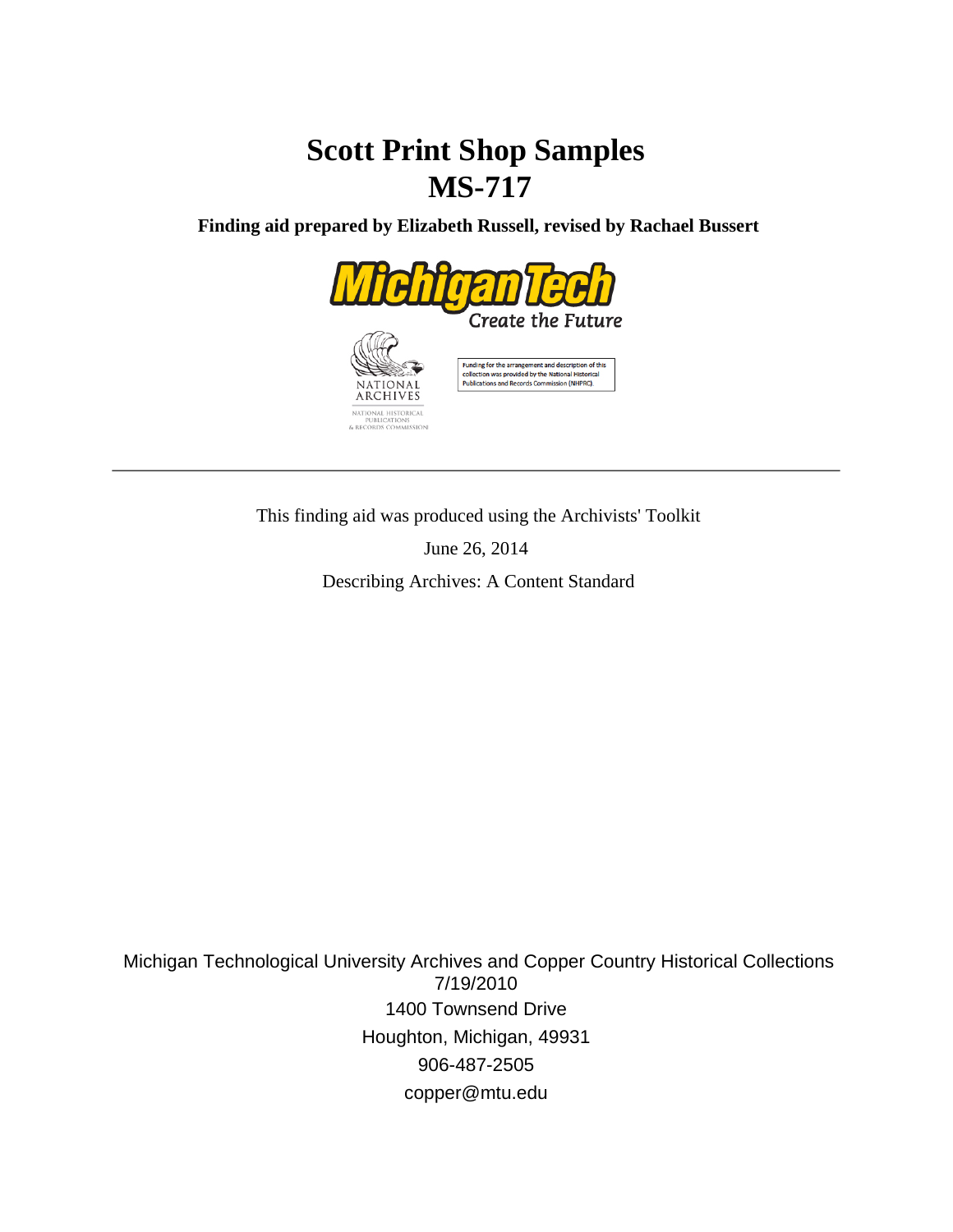## **Table of Contents**

 $\overline{\phantom{a}}$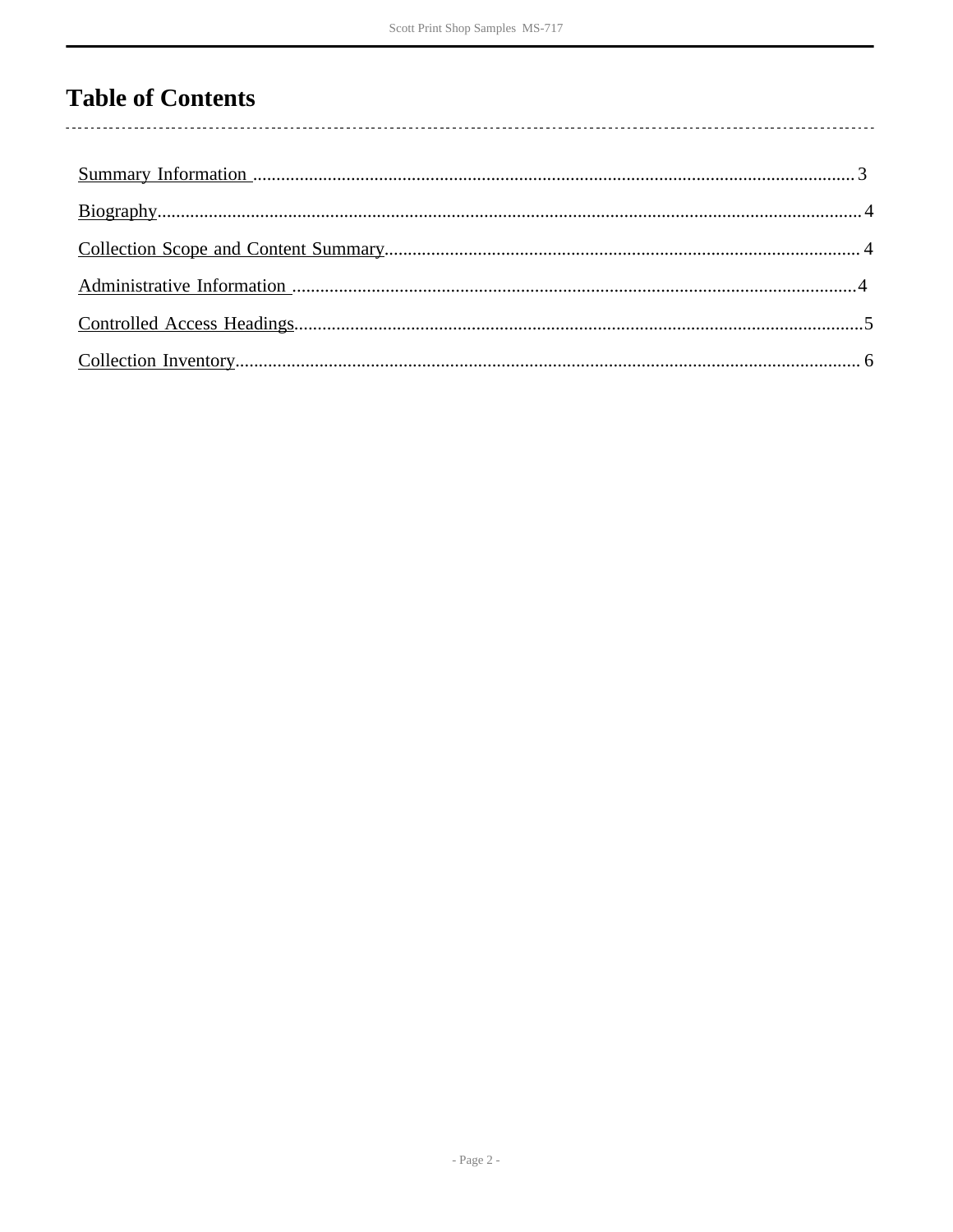# <span id="page-2-0"></span>**Summary Information**

 $\overline{a}$ 

| <b>Repository</b>            | Michigan Technological University Archives and Copper Country<br><b>Historical Collections</b>                                                                                                                                                                                                                                                         |
|------------------------------|--------------------------------------------------------------------------------------------------------------------------------------------------------------------------------------------------------------------------------------------------------------------------------------------------------------------------------------------------------|
| <b>Creator</b>               | Scott Print Shop (Calumet, Mich.).                                                                                                                                                                                                                                                                                                                     |
| <b>Title</b>                 | <b>Scott Print Shop Samples</b>                                                                                                                                                                                                                                                                                                                        |
| Date [inclusive]             | 1907-1970                                                                                                                                                                                                                                                                                                                                              |
| <b>Extent</b>                | 1.42 cubic feet 2 flat boxes                                                                                                                                                                                                                                                                                                                           |
| Language                     | English                                                                                                                                                                                                                                                                                                                                                |
| <b>Language of Material</b>  | English                                                                                                                                                                                                                                                                                                                                                |
| <b>Mixed materials [Box]</b> | $1 - 2$                                                                                                                                                                                                                                                                                                                                                |
| <b>Abstract</b>              | Samples, 1908-1970, of printed material from the Scott Print Shop in<br>Calumet, Michigan. Includes theater programs, advertisements, business<br>stationery, brochures and signs as well as cards, invitations and programs<br>for various local clubs and organizations. Also includes political signs,<br>union meeting notices and strike ballots. |

#### **Preferred Citation**

MS-717, Scott Print Shop Samples, Michigan Technological University Archives and Copper Country Historical Collections, Houghton, Michigan.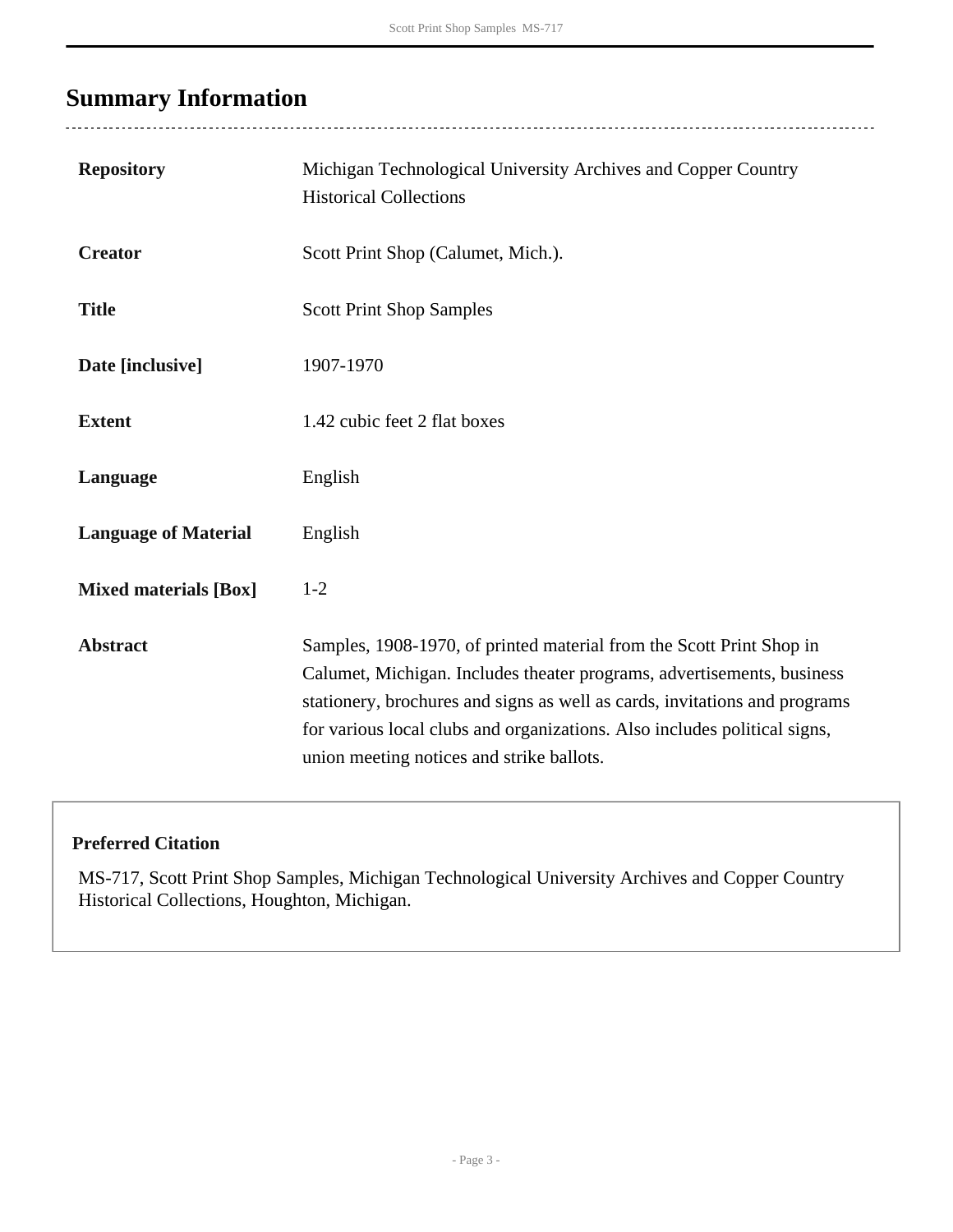## <span id="page-3-0"></span>**Biography**

The Scott Print Shop was located in Calumet, Michigan and operated nearly 70 years. It was first owned by Harry S. Scott and William J. Roberts and was known as Scott & Roberts. By 1916, Harry S. Scott was the sole owner, and by 1930 the printer was known as the Scott Print Shop.

### <span id="page-3-1"></span>**Collection Scope and Content Summary**

Samples of theater programs, advertisements, business stationery, brochures and signs as well as cards, invitations and programs for various local clubs and organizations. Also includes political signs, union meeting notices and strike ballots.

### <span id="page-3-2"></span>**Administrative Information**

#### **Publication Information**

Michigan Technological University Archives and Copper Country Historical Collections 7/19/2010

#### **Revision Description**

This collection was processed during the NHPRC funded Detailed Processing Project. 6/14/2014

#### **Conditions Governing Access**

Available for use in the Michigan Technological University Archives and Copper Country Historical Collections.

#### **Conditions Governing Use**

Various copying restrictions apply. Guidelines are available from Michigan Technological University Archives & Copper Country Historical Collections.

#### **Acquisition**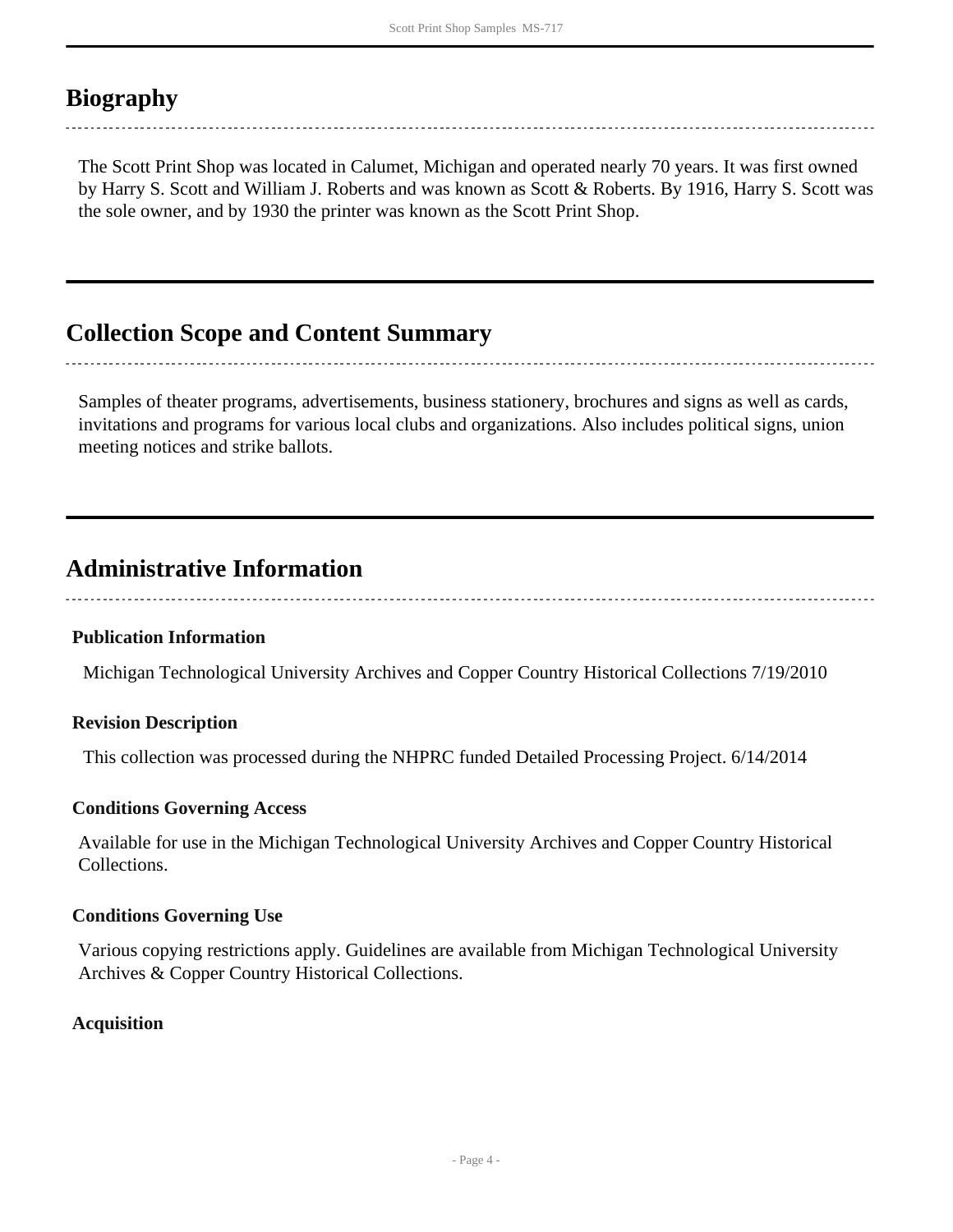A gift of 1.5 cubic feet of print shop samples was donated to the Michigan Technological University Archives and Copper Country Historical Collections by Alvin J. Rule on June 3, 1971.

## <span id="page-4-0"></span>**Controlled Access Headings**

#### **Corporate Name(s)**

• Scott Print Shop (Calumet, Mich.).

#### **Genre(s)**

- Advertisements
- Announcements
- Playbills
- Political posters
- Printed ephemera
- Programs

#### **Geographic Name(s)**

• Calumet (Mich.)

#### **Subject(s)**

- Business enterprises--Michigan--Calumet
- Printing--Specimens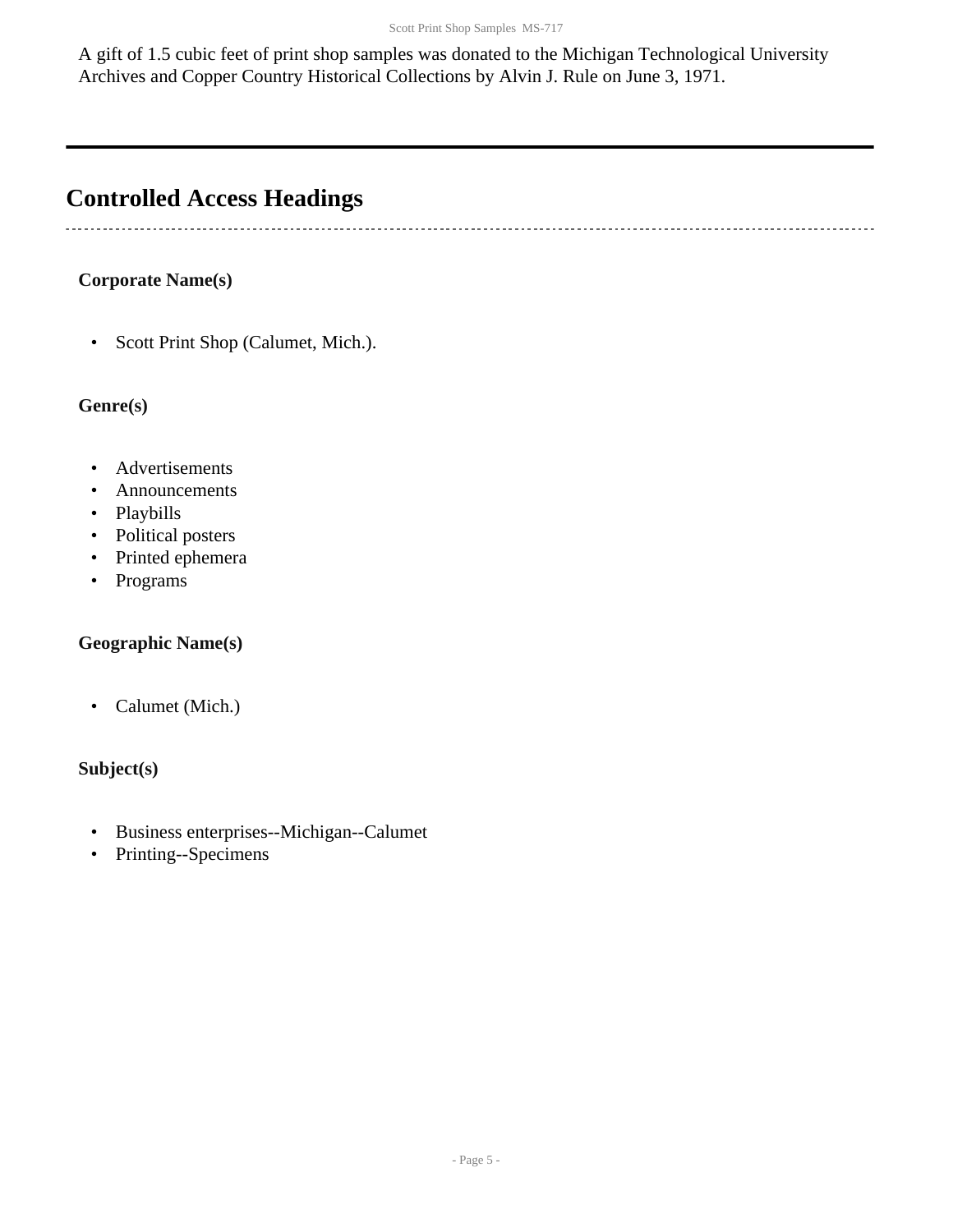## <span id="page-5-0"></span>**Collection Inventory**

|                                                                      | <b>Box</b>     | <b>Folder</b>  |
|----------------------------------------------------------------------|----------------|----------------|
| Food and Beverage Sales 1959                                         | $\mathbf{1}$   | $\mathbf{1}$   |
| General Merchandise Sales and Advertisements 1937                    | $\mathbf{1}$   | $\overline{2}$ |
| General Services Advertisements 1911-1964                            | $\mathbf{1}$   | 3              |
| Motorized Vehicle services and Repair (Plains, Boats, Cars)          | $\mathbf{1}$   | $\overline{4}$ |
| <b>Calumet Theatre Advertisements 1928-1937</b>                      | $\mathbf{1}$   | 5              |
| Miscellaneous Advertisements and Letterheads                         | $\mathbf{1}$   | 6              |
| Miscellaneous Advertisements and Letterheads                         | $\mathbf{1}$   | $\overline{7}$ |
| Dancing and Party Advertisements 1927-1937                           | $\mathbf{1}$   | 8              |
| Miscellaneous Bulletins and Gatherings                               | $\mathbf{1}$   | 9              |
| Veteran's Organization and Worker's Union 1931-1947                  | $\overline{2}$ | $\mathbf{1}$   |
| local Orders, Organizations, and Clubs 1910-1947                     | $\overline{2}$ | $\overline{2}$ |
| Government - Political Rallies and Campaign Advertisements 1933-1944 | $\overline{2}$ | 3              |